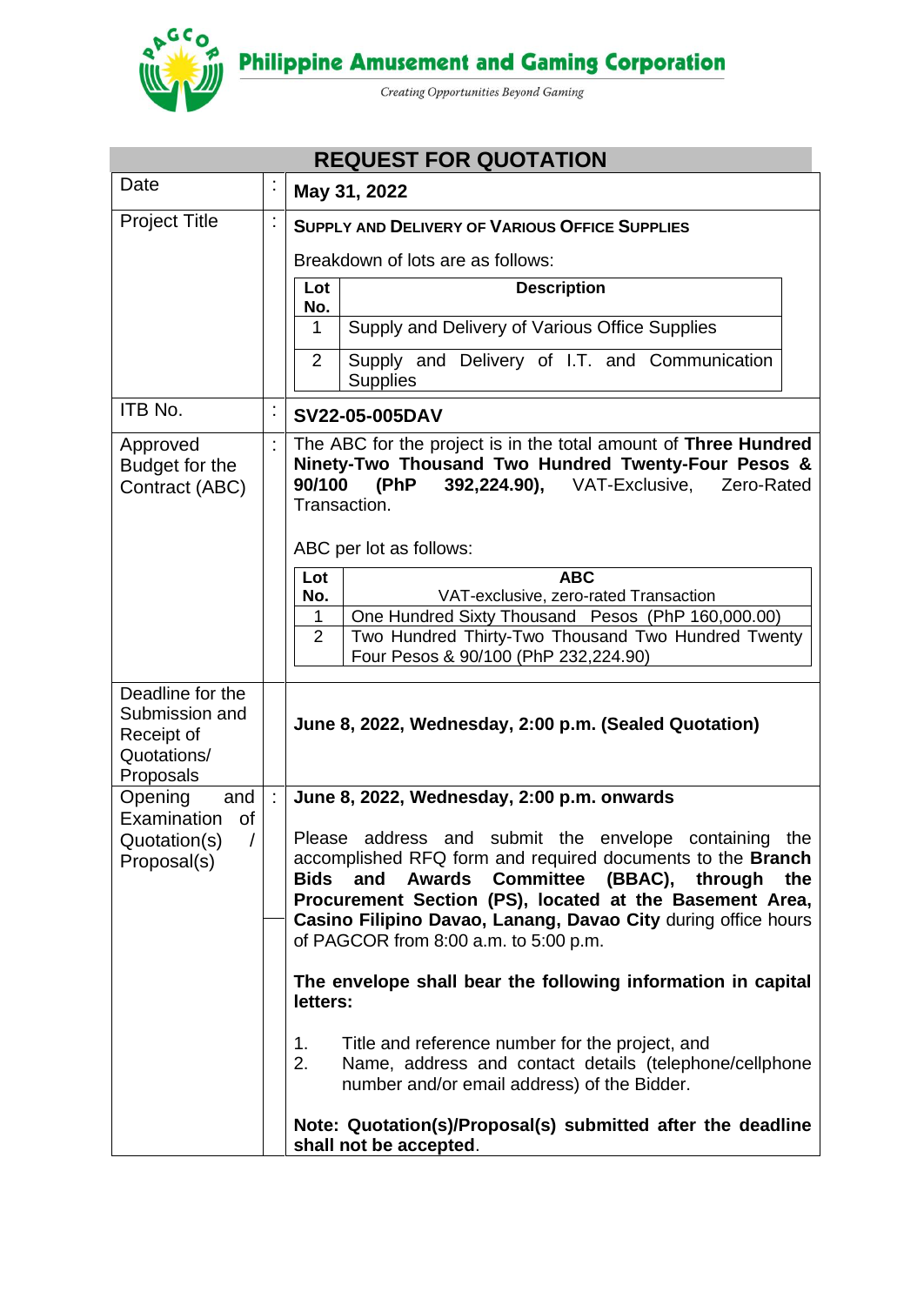Sir / Madam:

In accordance with the Technical Specifications/Scope of Work and General Conditions for the project stated herewith, kindly fill up and submit your lowest quotation.

For any inquiries or clarifications, please contact the Procurement Section at telephone number 234-9398 to 99 loc. 162 and look for Mr. Jose-Lito E. Molina.

Thank you.

#### **Sgd REGINA C. LEMANA CHAIRPERSON** BRANCH BIDS AND AWARDS COMMITTEE (BBAC) CASINO FILIPINO – DAVAO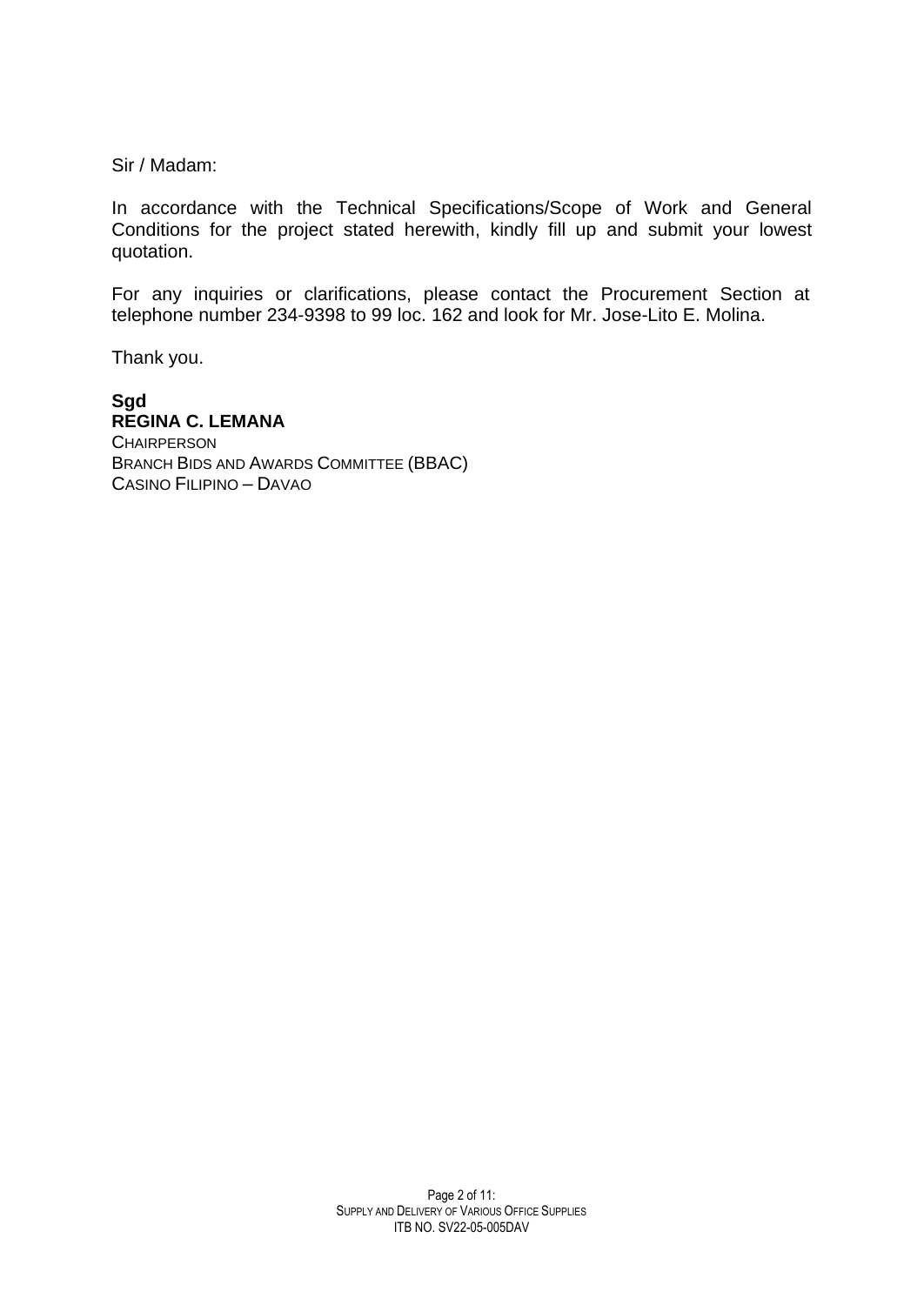### **Dear Ms. Lemana:**

In accordance with your request, following is our quotation for your requirement:

# **I. TECHNICAL SPECIFICATIONS**

| Lot<br>(1)         | <b>Technical Description</b>                                                                                                                                                                                                                                    | <b>QTY</b> | <b>UOM</b>   | <b>Offered Technical Proposal</b><br>Please fill up with either:<br>"Comply" or "Not Comply"<br>and indicate the brand in the<br>space provided |
|--------------------|-----------------------------------------------------------------------------------------------------------------------------------------------------------------------------------------------------------------------------------------------------------------|------------|--------------|-------------------------------------------------------------------------------------------------------------------------------------------------|
| <b>Item</b><br>No. | Lot 1: Supply & Delivery of Various Office Supplies                                                                                                                                                                                                             |            |              |                                                                                                                                                 |
| $\mathbf{1}$       | BOOK, RECORD BOOK - 300 PAGES                                                                                                                                                                                                                                   | 100        | <b>PIECE</b> |                                                                                                                                                 |
| $\overline{2}$     | BOOK, RECORD BOOK - 500 PAGES                                                                                                                                                                                                                                   | 50         | <b>PIECE</b> |                                                                                                                                                 |
| $\mathfrak{S}$     | ERASER, WHITEBOARD ERASER                                                                                                                                                                                                                                       | 10         | <b>PIECE</b> |                                                                                                                                                 |
| $\overline{4}$     | PAD, POST IT NOTE - 3X5                                                                                                                                                                                                                                         | 20         | <b>PADS</b>  |                                                                                                                                                 |
| 5                  | <b>STAPLE WIRE REMOVER</b>                                                                                                                                                                                                                                      | 30         | <b>PIECE</b> |                                                                                                                                                 |
| 6                  | MARKER, WHITEBOARD MARKER - BLUE                                                                                                                                                                                                                                | 100        | <b>PIECE</b> |                                                                                                                                                 |
| $\overline{7}$     | TAPE DOUBLE BACKING TAPE, 3/4",<br>Size $-3/4$ ; Heavy Duty<br>$\blacksquare$<br>Thickness - 19mm<br>$\blacksquare$<br>Color - Green<br>$\blacksquare$<br>Double-sided glue band with polyurethane<br>$\blacksquare$<br>foam carrier<br>Adhesive - acrylic<br>٠ | 30         | <b>ROLL</b>  |                                                                                                                                                 |
| 8                  | CLIPBOARD, LAWANIT - SHORT                                                                                                                                                                                                                                      | 50         | <b>PIECE</b> |                                                                                                                                                 |
| 9                  | FOLDER, FILE FOLDER - A4 SIZE                                                                                                                                                                                                                                   | 300        | <b>PIECE</b> |                                                                                                                                                 |
| 10                 | <b>GLUE, SUPER GLUE</b>                                                                                                                                                                                                                                         | 20         | <b>PIECE</b> |                                                                                                                                                 |
| 11                 | TAPE, MASKING TAPE - 3" INCHES                                                                                                                                                                                                                                  | 200        | <b>PIECE</b> |                                                                                                                                                 |
| 12                 | BINDER, DATA BINDER - LEGAL SIZE, TOP<br><b>MECHANISM-BLUE</b>                                                                                                                                                                                                  | 60         | <b>PIECE</b> |                                                                                                                                                 |
| 13                 | CUTTER, NT CUTTER L-500                                                                                                                                                                                                                                         | 30         | <b>PIECE</b> |                                                                                                                                                 |
| 14                 | PEN, SIGN PEN, GREEN                                                                                                                                                                                                                                            | 24         | <b>PIECE</b> |                                                                                                                                                 |
| 15                 | BLADE, NT CUTTER BLADE, L500                                                                                                                                                                                                                                    | 30         | <b>PACK</b>  |                                                                                                                                                 |
| 16                 | RIBBON, EPSON #2175 - CARTRIDGE                                                                                                                                                                                                                                 | 50         | <b>PIECE</b> |                                                                                                                                                 |
| 17                 | RIBBON, BUNDY CLOCK-COMIX F3503                                                                                                                                                                                                                                 | 20         | <b>PIECE</b> |                                                                                                                                                 |
| 18                 | TONER, INK CARTRIDGE, HP# 12A                                                                                                                                                                                                                                   | 4          | <b>PIECE</b> |                                                                                                                                                 |
| 19                 | TONER, CANNON - LBP 2900                                                                                                                                                                                                                                        | 6          | <b>UNIT</b>  |                                                                                                                                                 |
| 20                 | PEN, BALLPEN - BLUE                                                                                                                                                                                                                                             | 1000       | <b>PIECE</b> |                                                                                                                                                 |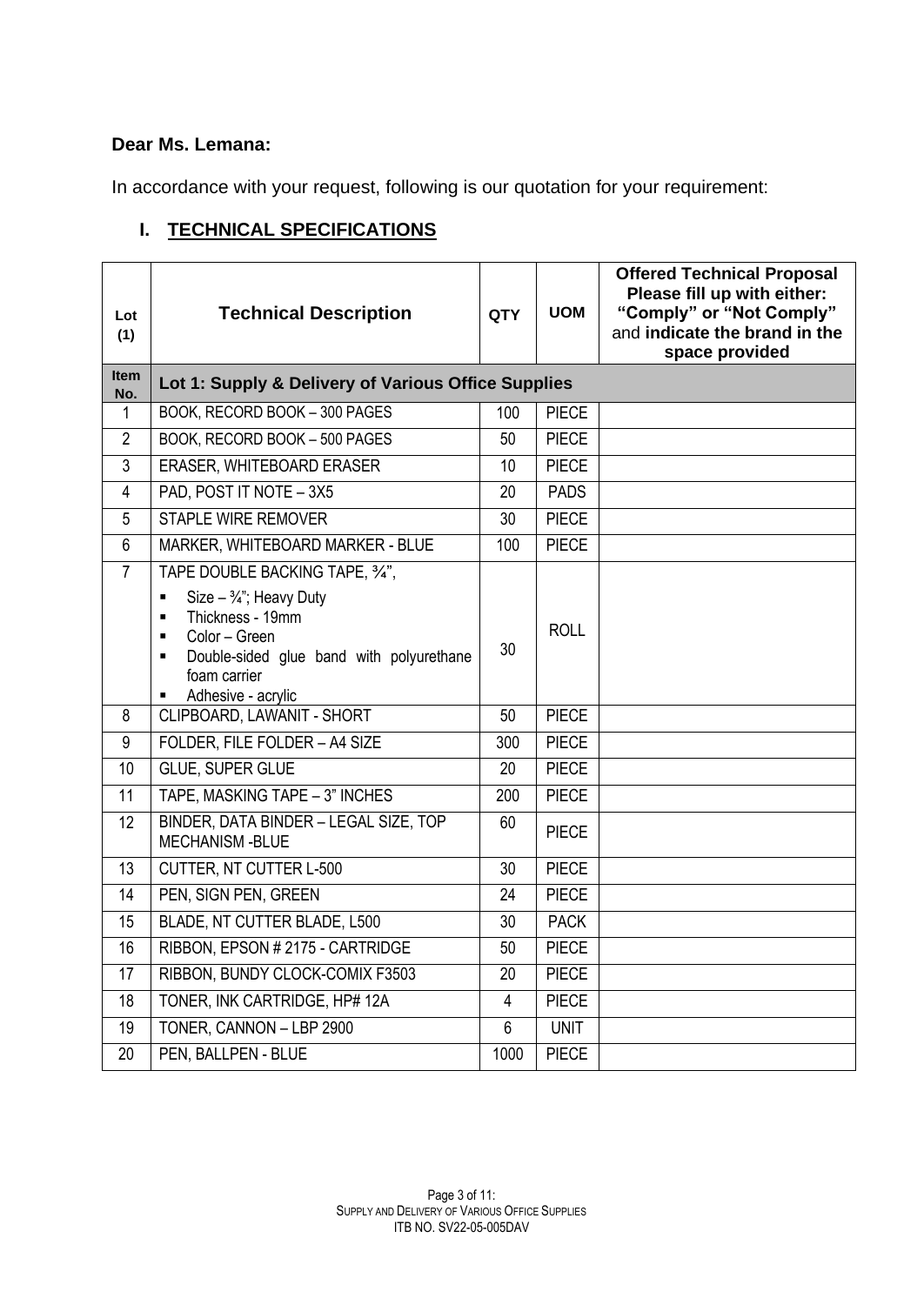| ltem<br>No.                                                                    | Lot 2: Supply & Delivery of I.T. & Communication Supplies                                                                                    |                |              |  |
|--------------------------------------------------------------------------------|----------------------------------------------------------------------------------------------------------------------------------------------|----------------|--------------|--|
| $\mathbf{1}$                                                                   | SSD SOLID STATE DRIVE 2.5 SATA 1TB                                                                                                           | $\overline{4}$ | <b>PIECE</b> |  |
| $\overline{2}$                                                                 | <b>CMOS BATTERY CR2032</b>                                                                                                                   | 8              | <b>PIECE</b> |  |
| $\mathbf{3}$                                                                   | ORIGINAL FHD 1080 WEBCAM W/ MIC                                                                                                              | $\overline{2}$ | <b>PIECE</b> |  |
| $\overline{4}$                                                                 | USB 3.0 ETHERNET LAN ADAPTOR 100/1000<br><b>MBPS</b>                                                                                         | 3              | <b>PIECE</b> |  |
| 5                                                                              | USB AUDIO/MIC ADAPTER 3.5                                                                                                                    | $\mathbf{3}$   | <b>PIECE</b> |  |
| 6                                                                              | 8 PORT SWITCH HUB 10/100/1000 MBPS                                                                                                           | $\overline{2}$ | <b>PIECE</b> |  |
| $\overline{7}$                                                                 | USB 3.0 EXTENSION CABLE W/ BOOSTER<br>AMPLIFIER 5m                                                                                           | $\overline{2}$ | <b>PIECE</b> |  |
| 8                                                                              | UTP CAT6                                                                                                                                     | $\overline{2}$ | <b>BOX</b>   |  |
| 9                                                                              | <b>INK, HP #704 - BLACK</b>                                                                                                                  | 15             | <b>PIECE</b> |  |
| 10                                                                             | INK, HP # 678 - BLACK                                                                                                                        | 32             | <b>PIECE</b> |  |
| 11                                                                             | INK, EPSON #664, SET - YMCK                                                                                                                  | $\overline{7}$ | <b>PIECE</b> |  |
| 12                                                                             | TONER, CANNON 303 SET                                                                                                                        | 5              | <b>PIECE</b> |  |
| 13                                                                             | COLOR LASER JET PRO MFP M280                                                                                                                 | $\overline{2}$ | <b>PIECE</b> |  |
| 14                                                                             | INK, EPSON PRINTER - 003 YMCK                                                                                                                | 12             | <b>PIECE</b> |  |
| 15                                                                             | RIBBON, EPSON LX300                                                                                                                          | 13             | <b>PIECE</b> |  |
| 16                                                                             | BATTERY, 12VOLTS, 7.2 AH                                                                                                                     | 70             | <b>PIECE</b> |  |
|                                                                                | <b>ADDITIONAL TERMS AND CONDITIONS</b>                                                                                                       |                |              |  |
|                                                                                | Replacement for defective or substandard goods shall be<br>made within fifteen (15) calendar days upon the written<br>request of the PAGCOR. |                |              |  |
| Delivery Date: Within thirty (30) calendar days which will                     |                                                                                                                                              |                |              |  |
| commence from the receipt of the winning supplier of<br>Purchase Order (P.O.). |                                                                                                                                              |                |              |  |
| Place of Delivery: Casino Filipino Davao, Km. 7 Lanang,,                       |                                                                                                                                              |                |              |  |
|                                                                                | Davao City                                                                                                                                   |                |              |  |
|                                                                                | PAGCOR shall have the right to inspect and/ or test the                                                                                      |                |              |  |
|                                                                                | goods to confirm their conformity to the technical<br>specifications.                                                                        |                |              |  |

|            | <b>FINANCIAL OFFER / QUOTATION</b>                     |            |              |                                                                 |                                                                      |  |  |  |
|------------|--------------------------------------------------------|------------|--------------|-----------------------------------------------------------------|----------------------------------------------------------------------|--|--|--|
| Lot<br>No. | <b>Description of Item</b>                             | <b>QTY</b> | <b>UOM</b>   | <b>Unit Cost</b><br>VAT-Exclusive,<br>Zero Rated<br>Transaction | <b>Total Cost</b><br>VAT-Exclusive, Zero<br><b>Rated Transaction</b> |  |  |  |
|            | Lot 1 – Supply and Delivery of Various Office Supplies |            |              |                                                                 |                                                                      |  |  |  |
|            | BOOK, RECORD BOOK - 300 PAGES                          | 100        | <b>PIECE</b> |                                                                 |                                                                      |  |  |  |
| 2          | BOOK, RECORD BOOK - 500 PAGES                          | 50         | <b>PIECE</b> |                                                                 |                                                                      |  |  |  |
| 3          | ERASER, WHITEBOARD ERASER                              | 10         | <b>PIECE</b> |                                                                 |                                                                      |  |  |  |
| 4          | PAD, POST IT NOTE - 3X5                                | 20         | <b>PADS</b>  |                                                                 |                                                                      |  |  |  |
| 5          | <b>STAPLE WIRE REMOVER</b>                             | 30         | <b>PIECE</b> |                                                                 |                                                                      |  |  |  |

Page 4 of 11: SUPPLY AND DELIVERY OF VARIOUS OFFICE SUPPLIES ITB NO. SV22-05-005DAV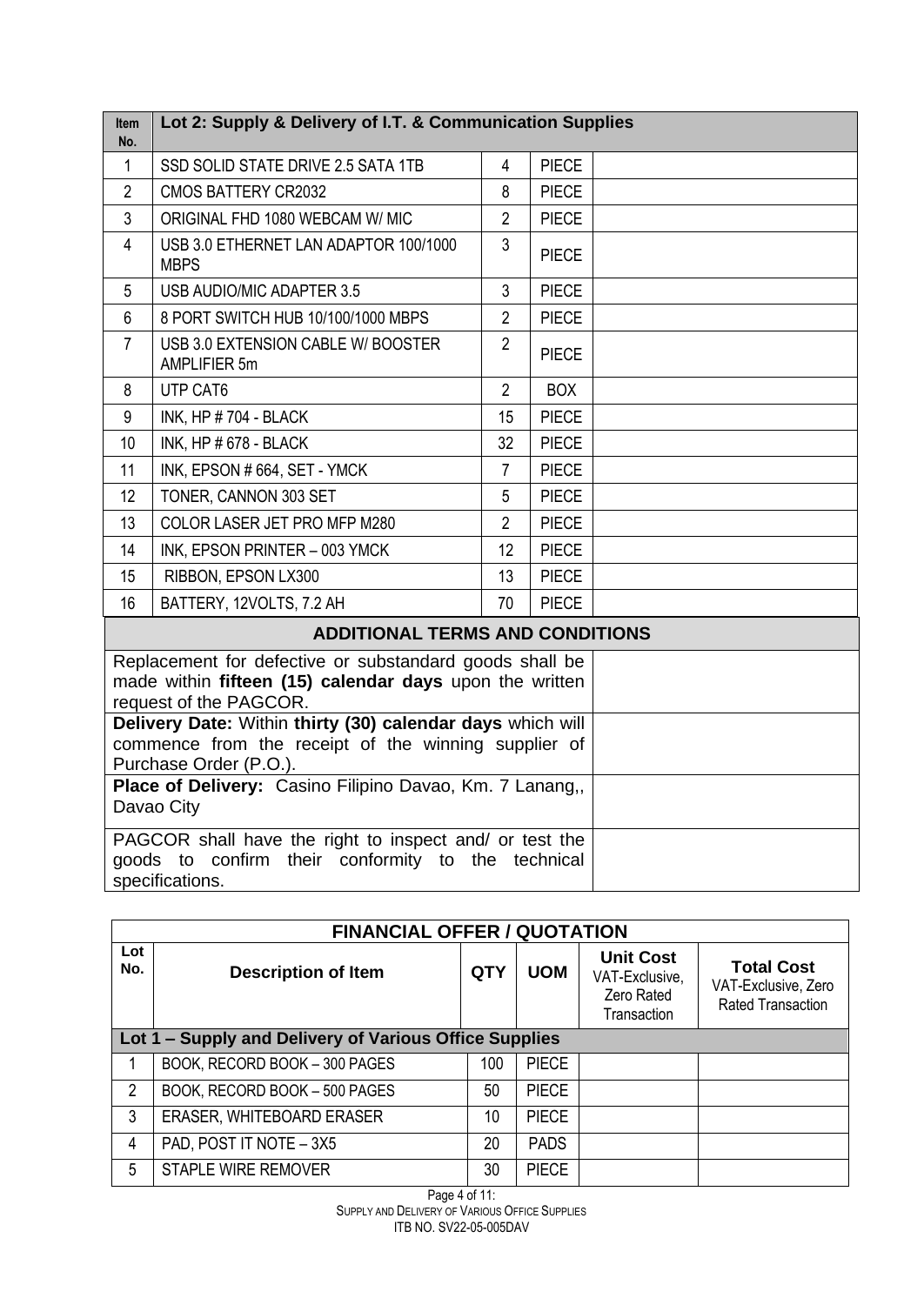| 6              | MARKER, WHITEBOARD MARKER - BLUE                                                                                                                                                                                                            | 100                 | <b>PIECE</b>                 |      |  |
|----------------|---------------------------------------------------------------------------------------------------------------------------------------------------------------------------------------------------------------------------------------------|---------------------|------------------------------|------|--|
| $\overline{7}$ | TAPE DOUBLE BACKING TAPE, 3/4",<br>Size $-3/4$ ; Heavy Duty<br>٠<br>Thickness - 19mm<br>$\blacksquare$<br>Color - Green<br>$\blacksquare$<br>Double-sided glue band with polyurethane foam<br>$\blacksquare$<br>carrier; Adhesive - acrylic | 30                  | <b>ROLL</b>                  |      |  |
| 8              | CLIPBOARD, LAWANIT - SHORT                                                                                                                                                                                                                  | 50                  | <b>PIECE</b>                 |      |  |
| 9              | FOLDER, FILE FOLDER - A4 SIZE                                                                                                                                                                                                               | 300                 | <b>PIECE</b>                 |      |  |
| 10             | GLUE, SUPER GLUE                                                                                                                                                                                                                            | 20                  | <b>PIECE</b>                 |      |  |
| 11             | TAPE, MASKING TAPE - 3" INCHES                                                                                                                                                                                                              | 200                 | <b>PIECE</b>                 |      |  |
| 12             | BINDER, DATA BINDER - LEGAL SIZE, TOP<br><b>MECHANISM -BLUE</b>                                                                                                                                                                             | 60                  | <b>PIECE</b>                 |      |  |
| 13             | CUTTER, NT CUTTER L-500                                                                                                                                                                                                                     | 30                  | <b>PIECE</b>                 |      |  |
| 14             | PEN, SIGN PEN, GREEN                                                                                                                                                                                                                        | 24                  | <b>PIECE</b>                 |      |  |
| 15             | BLADE, NT CUTTER BLADE, L500                                                                                                                                                                                                                | 30                  | <b>PACK</b>                  |      |  |
| 16             | RIBBON, EPSON #2175 - CARTRIDGE                                                                                                                                                                                                             | 50                  | <b>PIECE</b>                 |      |  |
| 17             | RIBBON, BUNDY CLOCK-COMIX F3503                                                                                                                                                                                                             | 20                  | <b>PIECE</b>                 |      |  |
| 18             | TONER, INK CARTRIDGE, HP# 12A                                                                                                                                                                                                               | 4                   | <b>PIECE</b>                 |      |  |
| 19             | TONER, CANNON - LBP 2900                                                                                                                                                                                                                    | 6                   | <b>UNIT</b>                  |      |  |
|                |                                                                                                                                                                                                                                             |                     |                              |      |  |
| 20             | PEN, BALLPEN - BLUE                                                                                                                                                                                                                         | 1000                | <b>PIECE</b>                 |      |  |
|                |                                                                                                                                                                                                                                             |                     | <b>TOTAL (Lot 1)</b>         |      |  |
|                |                                                                                                                                                                                                                                             |                     |                              | (PhP |  |
|                | Lot 2 - Supply and Delivery of I.T. and Communication Supplies                                                                                                                                                                              |                     |                              |      |  |
| 1              | SSD SOLID STATE DRIVE 2.5 SATA 1TB                                                                                                                                                                                                          | 4                   | <b>PIECE</b>                 |      |  |
| $\overline{2}$ | <b>CMOS BATTERY CR2032</b>                                                                                                                                                                                                                  | 8                   | <b>PIECE</b>                 |      |  |
| 3<br>4         | ORIGINAL FHD 1080 WEBCAM W/ MIC<br>USB 3.0 ETHERNET LAN ADAPTOR 100/1000<br><b>MBPS</b>                                                                                                                                                     | $\overline{2}$<br>3 | <b>PIECE</b><br><b>PIECE</b> |      |  |
| 5              | USB AUDIO/MIC ADAPTER 3.5                                                                                                                                                                                                                   | 3                   | <b>PIECE</b>                 |      |  |
| 6              | 8 PORT SWITCH HUB 10/100/1000 MBPS                                                                                                                                                                                                          | $\overline{2}$      | <b>PIECE</b>                 |      |  |
| $\overline{7}$ | USB 3.0 EXTENSION CABLE W/ BOOSTER<br>AMPLIFIER 5m                                                                                                                                                                                          | $\overline{2}$      | <b>PIECE</b>                 |      |  |
| 8              | UTP CAT6                                                                                                                                                                                                                                    | $\overline{2}$      | <b>BOX</b>                   |      |  |
| 9              | INK, HP #704 - BLACK                                                                                                                                                                                                                        | 15                  | <b>PIECE</b>                 |      |  |
| 10             | INK, HP # 678 - BLACK                                                                                                                                                                                                                       | 32                  | <b>PIECE</b>                 |      |  |
| 11             | INK, EPSON #664, SET - YMCK                                                                                                                                                                                                                 | $\overline{7}$      | <b>PIECE</b>                 |      |  |
| 12             | TONER, CANNON 303 SET                                                                                                                                                                                                                       | 5                   | <b>PIECE</b>                 |      |  |
| 13             | COLOR LASER JET PRO MFP M280                                                                                                                                                                                                                | $\overline{2}$      | <b>PIECE</b>                 |      |  |

Page 5 of 11: SUPPLY AND DELIVERY OF VARIOUS OFFICE SUPPLIES ITB NO. SV22-05-005DAV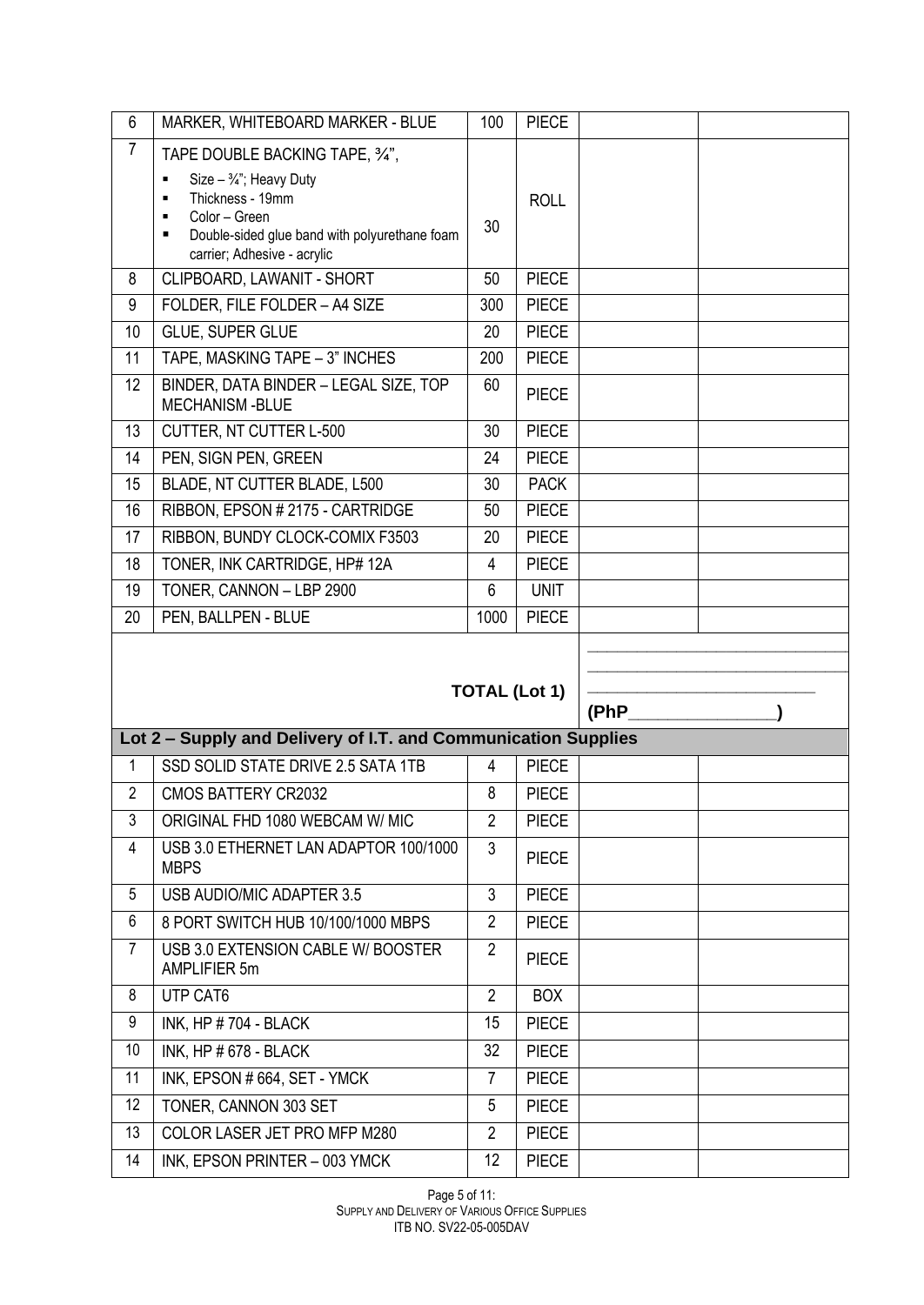| 15 | RIBBON, EPSON LX300               | 13 | <b>PIECE</b> |      |
|----|-----------------------------------|----|--------------|------|
| 16 | BATTERY, 12VOLTS, 7.2 AH          | 70 | <b>PIECE</b> |      |
|    | <b>TOTAL (Lot 2)</b>              |    |              | (PhP |
|    | <b>GRAND TOTAL (Lot 1 +Lot 2)</b> |    |              | (PhP |

## **NOTES:**

- 1. The quotations (unit and total prices) shall be rounded off up to two (2) decimal places.
- 2. Quotations must be gross of all applicable taxes and VAT-exclusive, zero-rated transactions.

| <b>VALIDITY OF OFFER:</b> | Ninety (90) calendar days from the date of opening<br>of quotations      |
|---------------------------|--------------------------------------------------------------------------|
| <b>PAYMENT SCHEDULE:</b>  | Payment shall be made upon issuance of the<br>Certificate of Acceptance. |

### **Additional Requirements:**

Bidders have the option to submit the following documents, together with the quotation, on the deadline for the Submission and Receipt of Quotations/Proposal or at the latest within three (3) calendar days from the determination of the bidder having the Lowest / Single Calculated Quotation and receipt of the BAC notice relative thereto:

1. BIR Certificate of Registration for individuals (*If applicable)*;

#### **OR;**

- a. Registration Certificate from the Department of Trade and Industry (DTI) for sole proprietors, Registration Certificate from the Securities and Exchange Commission (SEC) for corporations, partnerships or joint ventures or Registration Certificate from the Cooperative Development Authority (CDA), and
- b. Valid Mayor's Permit issued by the city or municipality where the principal place of business of the bidder is located or Official Receipt as proof of payment for renewal.
- 2. Philippine Government Electronic Procurement System (PhilGEPS) Platinum Certificate of Registration and Membership; **OR;**

PhilGEPS Registration Number: \_\_\_\_\_\_\_\_\_\_\_\_\_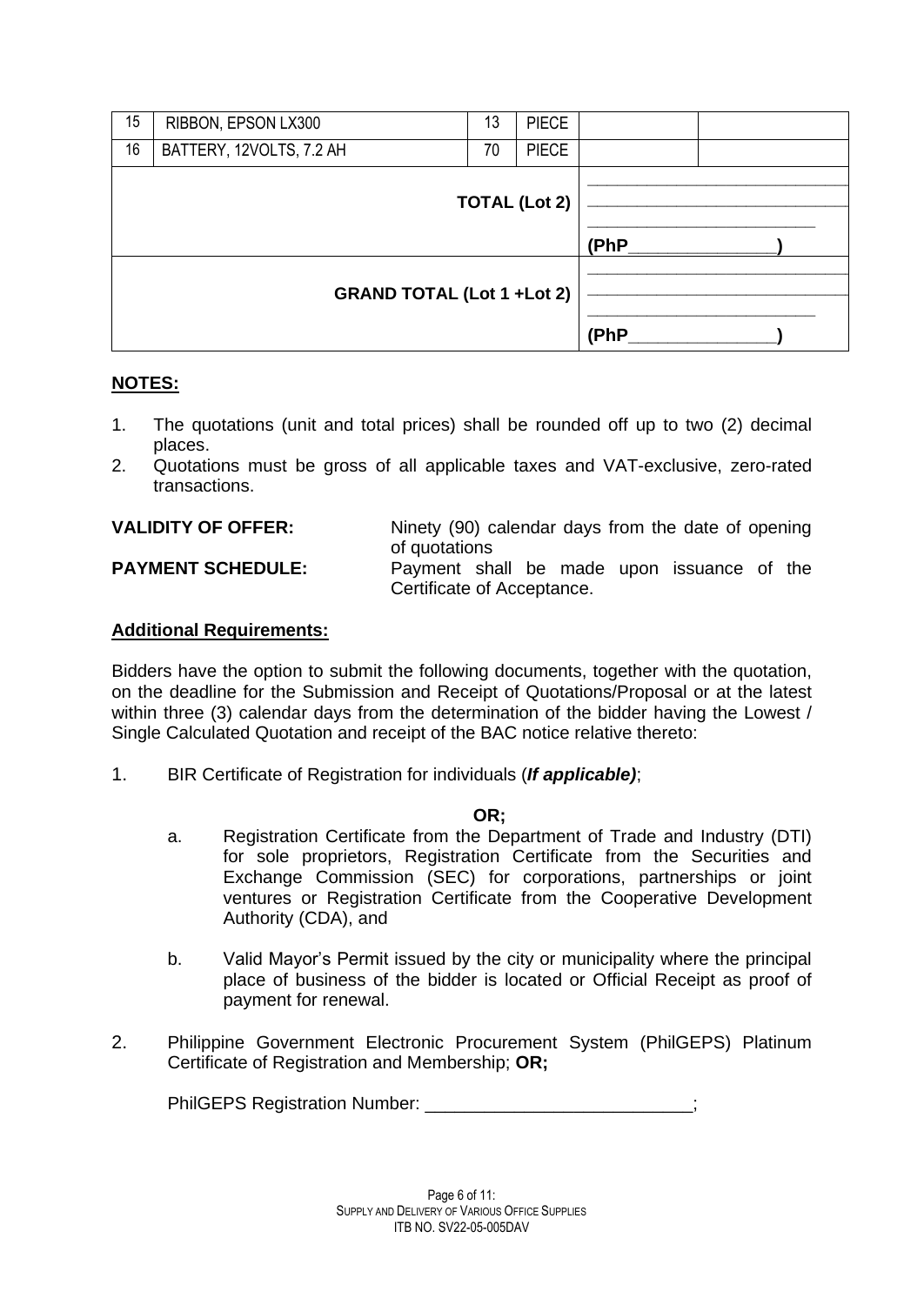3. Omnibus Sworn Statement using the form prescribed in Annex A hereof for projects with an ABC amounting to more than Fifty Thousand Pesos (PhP50,000.00).

The Omnibus Sworn Statement shall be supported by an attached document showing proof of authorization, e.g., duly notarized Secretary's Certificate issued by the corporation or the members of the joint venture or a Special Power of Attorney (SPA) in case of sole proprietorships for situations where the signatory is not the sole proprietor/owner.

### **NOTES:**

- 1. Bidders shall submit their quotations through their duly authorized representatives using this form only. This form must be completed without any alterations to their format and no substitute form shall be accepted. All parameters shall be filled in with the correct and accurate information as required.
- 2. Quotation(s)/Proposal(s) submitted exceeding the Approved Budget for the Contract shall be rejected.
- 3. The prices quoted are to be paid in Philippine Currency.
- 4. All prices quoted are **INCLUSIVE** of all applicable duties, government permits, fees, and other charges relative to the acquisition and delivery of items to PAGCOR, but **VAT-Exclusive, Zero-Rated Transaction**.
- 5. For the purpose of standardization of quotations/proposals, this RFQ Form will prevail over all kinds and forms of quotation. In case of price discrepancy over the amounts in words and in figures, the amount in words will prevail.
- 6. Any interlineations, erasures or overwriting shall be valid only if they are signed or initiated by you or any of your duly authorized representative/s.
- 7. PAGCOR shall have the right to inspect and/or to test the goods to confirm their conformity to the technical specifications.
- 8. Award of contract shall be made in favor of the supplier or contractor having the Single or Lowest Calculated Responsive Quotation (for goods and infrastructure projects) or a consultant with the Single or Highest Rated Responsive Proposal, which complies with the minimum technical specifications and other terms and conditions stated herein.
- 9. The supplier/contractor/consultant agrees to pay a penalty of one-tenth of one percent (1/10 of 1%) of the corresponding contract price for each day of delay, including non-working days (i.e. Saturday and Sunday), legal holidays or special non-working holidays. PAGCOR shall rescind the contract once the cumulative amount of liquidated damages reaches ten percent (10%) of the amount of the contract, without prejudice to other courses of action and remedies open to it.
- **10.** Other terms and conditions are stipulated in the attached Service Contract and Annex A of the Purchase Order.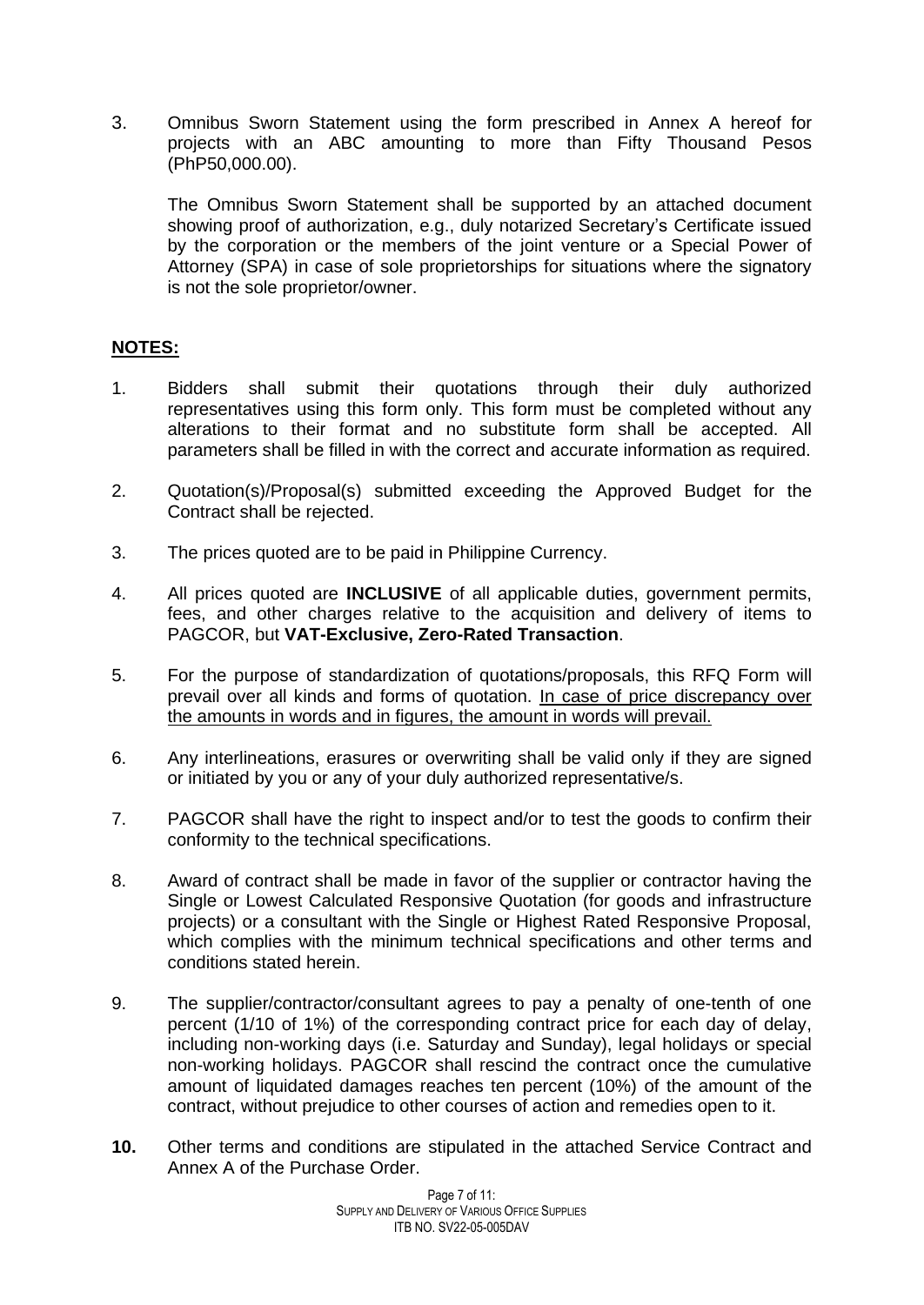#### **BIDDER'S COMMITMENT:**

We hereby agree and bind ourselves to the terms and conditions herein specified, to the manner of procurement and evaluation set up by the BAC, to the provisions of the attached Annex A (Terms and Conditions) of the Purchase Order/Service Contract and to the rules and regulations of the Government and PAGCOR.

Very truly yours,

Signature over Printed Name

\_\_\_\_\_\_\_\_\_\_\_\_\_\_\_\_\_\_\_\_\_\_\_\_\_\_\_\_

\_\_\_\_\_\_\_\_\_\_\_\_\_\_\_\_\_\_\_\_\_\_\_\_\_\_\_\_\_

Date: \_\_\_\_\_\_\_\_\_\_\_\_\_\_\_\_\_\_\_\_\_\_\_\_ TIN: \_\_\_\_\_\_\_\_\_\_\_\_\_\_\_\_\_\_\_\_\_\_\_\_\_ Position:

\_\_\_\_\_\_\_\_\_\_\_\_\_\_\_\_\_\_\_\_\_\_\_\_\_\_\_\_\_ Company Represented:

 $TIN:$ 

Address / Tel. No. / Fax No.

\_\_\_\_\_\_\_\_\_\_\_\_\_\_\_\_\_\_\_\_\_\_\_\_\_\_\_\_\_ \_\_\_\_\_\_\_\_\_\_\_\_\_\_\_\_\_\_\_\_\_\_\_\_\_\_\_\_\_

Page 8 of 11: SUPPLY AND DELIVERY OF VARIOUS OFFICE SUPPLIES ITB NO. SV22-05-005DAV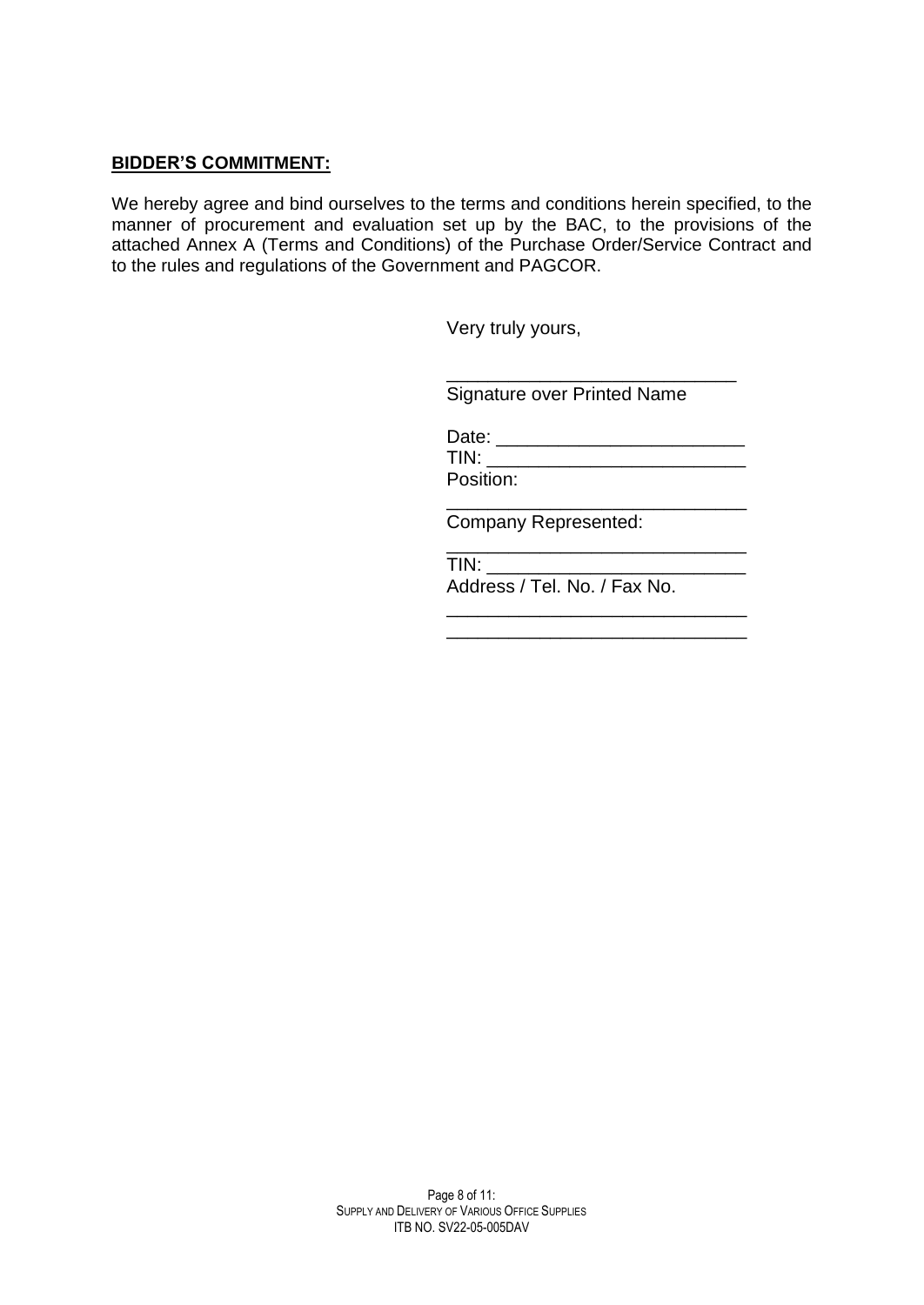REPUBLIC OF THE PHILIPPINES ) CITY/MUNICIPALITY OF \_\_\_\_\_\_ ) S.S.

## **A F F I D A V I T**

I, *[Name of Affiant]*, of legal age, *[Civil Status]*, *[Nationality]*, and residing at *[Address of Affiant]*, after having been duly sworn in accordance with law, do hereby depose and state that:

### 1. *Select one, delete the other:*

*If a sole proprietorship:* I am the sole proprietor or authorized representative of *[Name of Bidder]* with office address at *[address of Bidder]*;

*If a partnership, corporation, cooperative, or joint venture:* I am the duly authorized and designated representative of *[Name of Bidder]* with office address at *[address of Bidder]*;

#### 2. *Select one, delete the other:*

*If a sole proprietorship:* As the owner and sole proprietor, or authorized representative of *[Name of Bidder]*, I have full power and authority to do, execute and perform any and all acts necessary to participate, submit the bid, and to sign and execute the ensuing contract for *[Name of the Project]* of the *[Name of the Procuring Entity], as shown in the attached duly notarized Special Power of Attorney*;

*If a partnership, corporation, cooperative, or joint venture:* I am granted full power and authority to do, execute and perform any and all acts necessary to participate, submit the bid, and to sign and execute the ensuing contract for *[Name of the Project]* of the *[Name of the Procuring Entity],* as shown in the attached *[state title of attached document showing proof of authorization (e.g., duly notarized Secretary's Certificate, Board/Partnership Resolution, or Special Power of Attorney, whichever is applicable;)]*;

3. *[Name of Bidder]* is not "blacklisted" or barred from bidding by the Government of the Philippines or any of its agencies, offices, corporations, or Local Government Units, foreign government/foreign or international financing institution whose blacklisting rules have been recognized by the Government Procurement Policy Board, **by itself or by relation, membership, association, affiliation, or controlling interest with another blacklisted person or entity as defined and provided for in the Uniform Guidelines on Blacklisting;**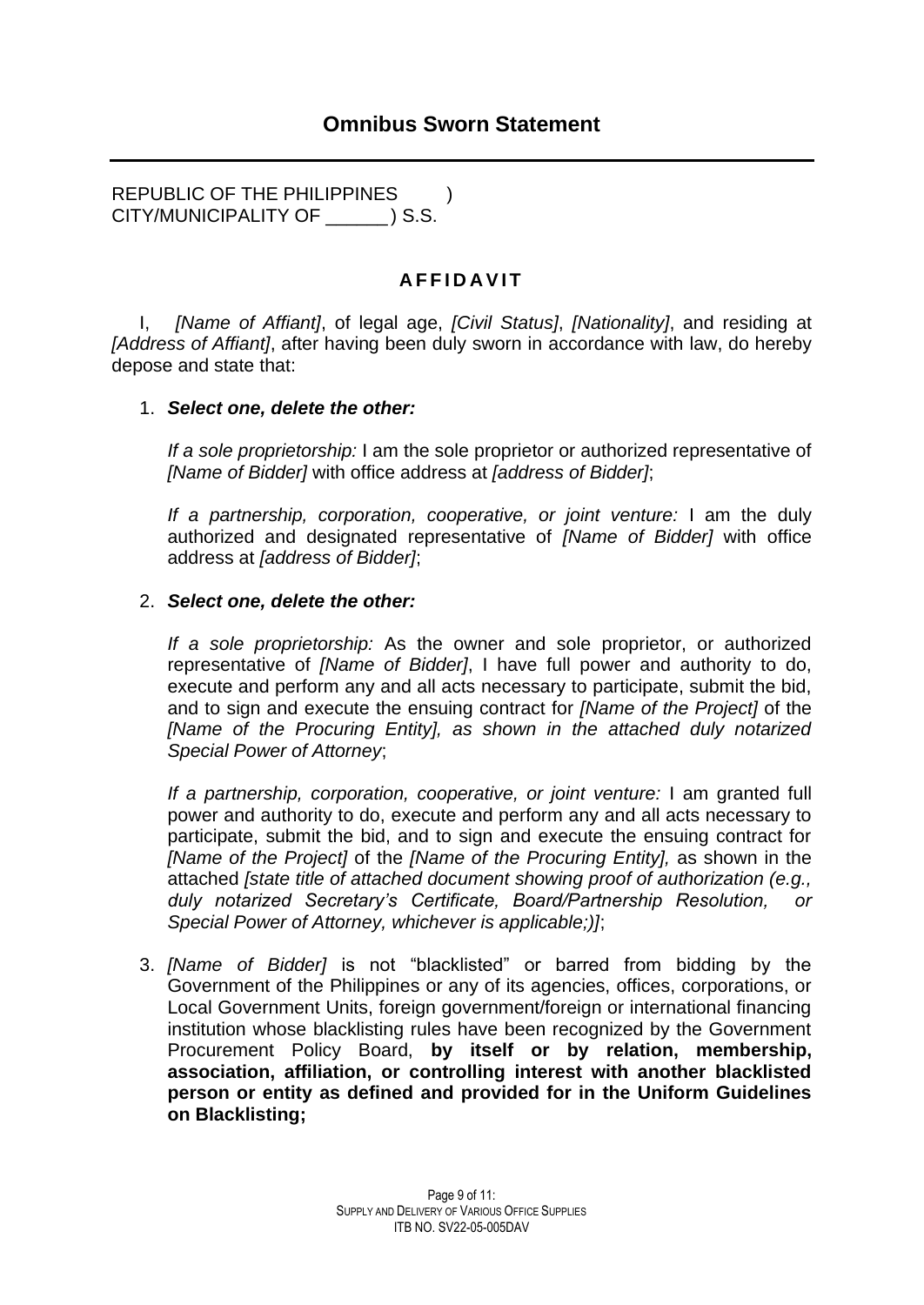- 4. Each of the documents submitted in satisfaction of the bidding requirements is an authentic copy of the original, complete, and all statements and information provided therein are true and correct;
- 5. *[Name of Bidder]* is authorizing the Head of the Procuring Entity or its duly authorized representative(s) to verify all the documents submitted;

## 6. *Select one, delete the rest:*

*If a sole proprietorship:* The owner or sole proprietor is not related to the Head of the Procuring Entity, members of the Bids and Awards Committee (BAC), the Technical Working Group, and the BAC Secretariat, the head of the Project Management Office or the end-user unit, and the project consultants by consanguinity or affinity up to the third civil degree;

*If a partnership or cooperative:* None of the officers and members of *[Name of Bidder]* is related to the Head of the Procuring Entity, members of the Bids and Awards Committee (BAC), the Technical Working Group, and the BAC Secretariat, the head of the Project Management Office or the end-user unit, and the project consultants by consanguinity or affinity up to the third civil degree;

*If a corporation or joint venture:* None of the officers, directors, and controlling stockholders of *[Name of Bidder]* is related to the Head of the Procuring Entity, members of the Bids and Awards Committee (BAC), the Technical Working Group, and the BAC Secretariat, the head of the Project Management Office or the end-user unit, and the project consultants by consanguinity or affinity up to the third civil degree;

- 7. *[Name of Bidder]* complies with existing labor laws and standards; and
- 8. *[Name of Bidder]* is aware of and has undertaken the following responsibilities as a Bidder:
	- a) Carefully examine all of the Bidding Documents;
	- b) Acknowledge all conditions, local or otherwise, affecting the implementation of the Contract;
	- c) Made an estimate of the facilities available and needed for the contract to be bid, if any; and
	- d) Inquire or secure Supplemental/Bid Bulletin(s) issued for the *[Name of the Project]*.
- 9. *[Name of Bidder]* did not give or pay directly or indirectly, any commission, amount, fee, or any form of consideration, pecuniary or otherwise, to any person or official, personnel or representative of the government in relation to any procurement project or activity.